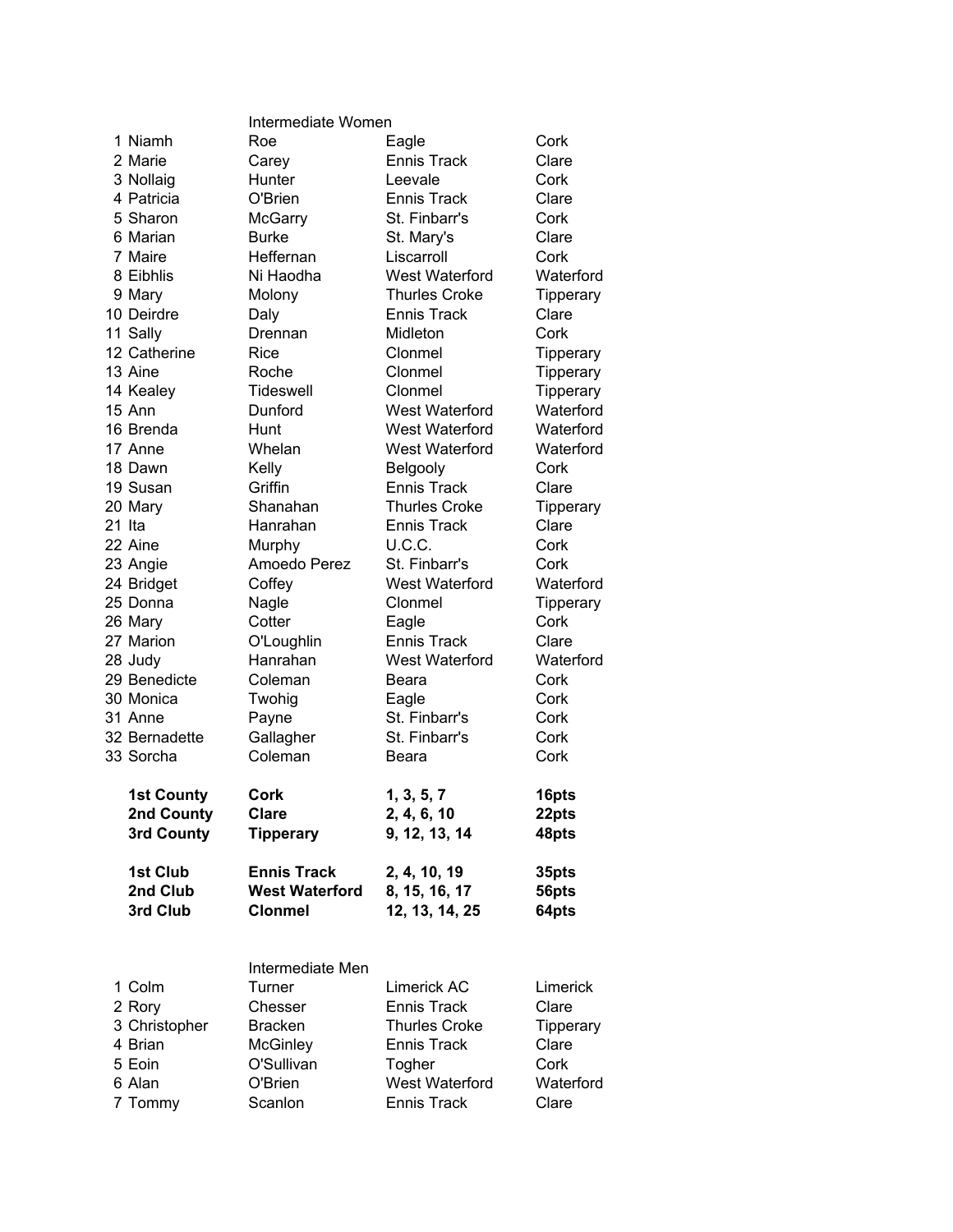8 John Cleary Ferrybank Waterford 9 Donal **O'Callaghan** An Riocht Kerry 10 Donal Keane Dundrum Tipperary 11 Elton Heffernan Togher Cork 12 Gary **O'Sullivan** Grange Fermoy Cork 13 Tim Murphy Ind Cork 14 David **Quinn Ennis Track** Clare 15 Tom Laffan Bandon Cork 16 Martin **Keane Dundrum** Tipperary 17 Danny Smyth Ballynonty Tipperary 18 Tony **Kelleher** Eagle Cork 19 Frank Hayes East Cork Cork 20 Brendan O'Riordan Eagle Cork 21 Kevin **Kenneally** West Waterford Waterford 22 James Ledingham West Waterford Waterford 23 Shane Mullaney Moycarkey Coolcroo Tipperary 24 Miceal Keane Ennis Track Clare 25 Pat **Ryan** Ryan Dundrum Tipperary 26 Wieslaw Sosnowski Eagle Cork 27 Ross **Alexander** Coolquill **Tipperary** 28 Michael Coen Dundrum Tipperary 29 Padraig Healy West Waterford Waterford 30 Martin Glynn Ennis Track Clare 31 Pius McGrath Limerick AC Limerick 32 Michael Maher Ennis Track Clare 33 Dave Muldowney Eagle Cork 34 Tony **Fogarty** Thurles Croke Tipperary 35 Guillaune Laget St. Finbarr's Cork 36 Michael Moore Dundrum Tipperary 37 Billy **Phillips** Thurles Croke Tipperary 38 Dave Towey Grange Fermoy Cork 39 Sean Twomey Gneeveguilla Kerry 40 Eddie Murphy Gneeveguilla Kerry 41 Donal Coakley Togher Cork 42 Frankie Garrihy Ennis Track Clare 43 Dan Weaver Togher Cork 44 Brian O'Connor Grange Fermoy Cork 45 Owen **Fanning** Ballynonty **Tipperary** 46 Pat **Murphy** Eagle Cork 47 Trevor Mason West Waterford Waterford 48 Declan Murphy St. Finbarr's Cork 49 Stanislaw Byczek Midleton Cork 50 Padraig Coen Dundrum Tipperary 51 Sam Hand West Limerick Limerick 52 Maurice Tobin Grange Fermoy Cork 53 John Desmond Eagle Cork 54 Mike Cunningham Bilboa Limerick 55 James Burke Bilboa Limerick 56 John Griffin Carraig na Bhfear Cork 57 Johnny O'Connor West Waterford Waterford 58 Martin O'Reilly St. Finbarr's Cork 59 Eddie Byrne Eagle Cork